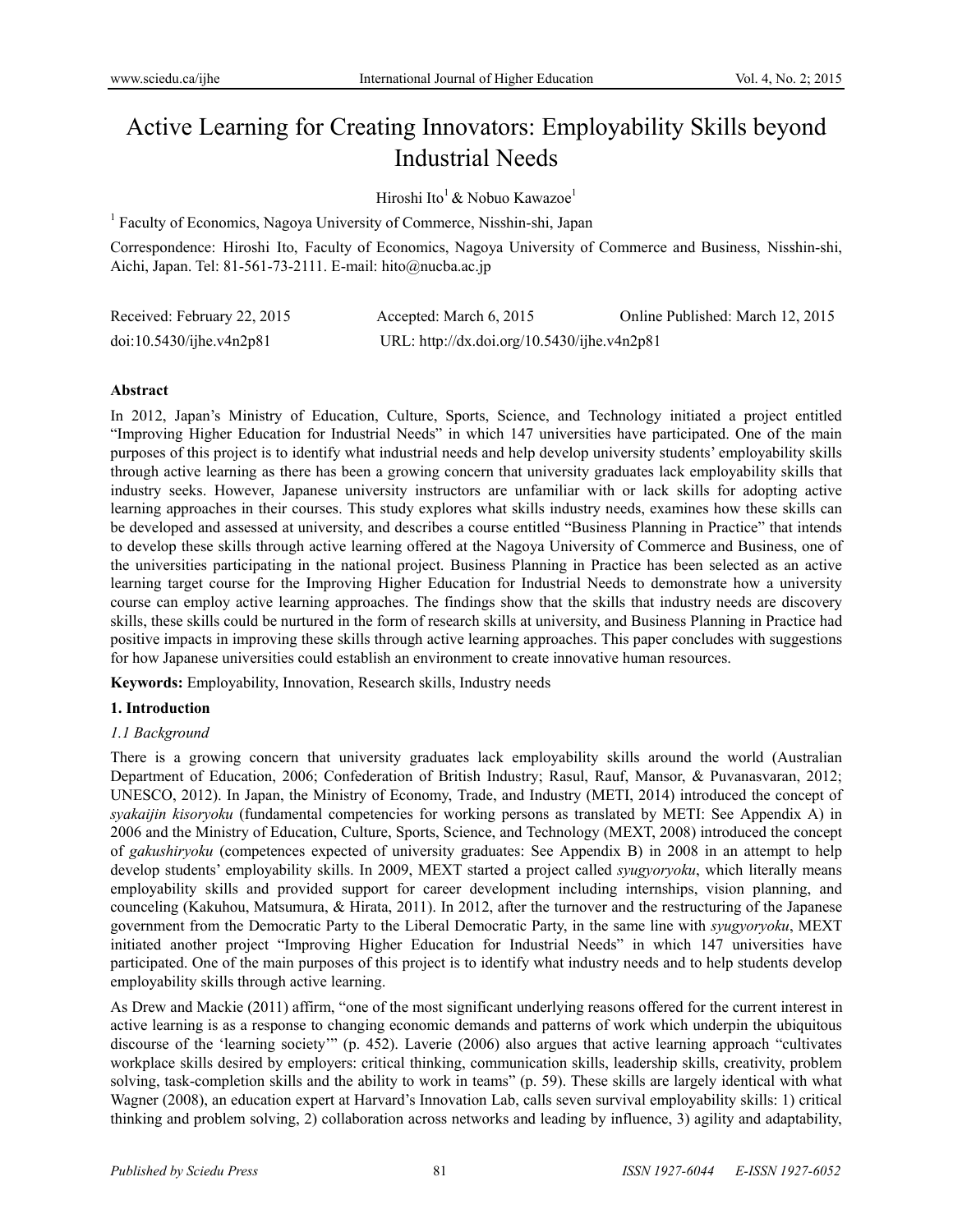4) initiative and entrepreneurship, 5) accessing and analyzing information, 6) effective oral and written communication, and 7) curiosity and imagination. Wagner (2012) adds the following attributes to make these skills innovative: a willingness to experiment, take calculated risks, and tolerate failure. The next section explains the term employability and how it is related to innovation.

## *1.2 Employability and Innovation*

The term employability can be interpreted in multiple ways. The Confederation of British Industry (2013), for example, defines it as the skills and attributes "that help people respond to the changing demands of the workplace and contribute positively to their employer's success" (p. 4). The Australian Department of Education, Employment, and Workplace Relations (2012) defines it as "the non-technical skills required to effectively participate in the workplace" (p. 2). In the context of Japan, MEXT defines employability as skills necessary for individuals to develop their aptitudes and to become socially and professionally independent (Ito, 2014a).

According to Dyer, Gregersen, and Christensen (2011), there exist two types of employability skills: delivery and discovery skills. Delivery skills are analyzing, planning, detail-oriented, implementing, and disciplined executing while discovery skills are associating, questioning, observing, networking, and experimenting that Dyer et al. (2011) consider essential for creating innovators. Both skills are considered necessary for any organization to function or innovate itself. They argue, however, that what most companies lack is human resources with discovery skills as there are few with these skills but any company will die out ten years from now without innovators (Dyer et al., 2011). As is the case with the term employability, innovation can be defined in many different ways. Harada (2010), for example, explains that innovation is value creation through the introduction of new technology, thinking, and business models. O'Sullivan (2008) defines the term as "the process of making changes to something established by introducing something new" (p. 3). The International Fund for Agricultural Development (IFAD, 2007) defines it as "a process that adds value or solves a problem in new ways" (p. 4).

Many Japanese companies used to be considered innovative around the globe but may no longer be so as they have been transformed into more delivery- than discovery-oriented due to their lack of innovative skills (O'Gorman, 2012). Indeed, while BusinessWeek's ranking of innovative companies "based on past performance" (Dyer et al., 2011, p. 4) has constantly placed Japanese companies such as Toyota, Sony, and Nintendo in the top 20 list (BusinessWeek, 2010), Forbs' ranking of the world's most innovative companies measured by the innovative premium, which are decided on the votes from investors who are asked which companies are innovative today and future (Dyer et al., 2011), lists none of them even in the top 50 ranking (Forbes, 2014).

According to Harada (2010), many Japanese companies had originally been openly innovative: it is not that they invented something totally new but improved exisiting technologies from the West for production and sales. That improvement part (between Western technologies and products for sale) was Japanese value-added open innovation. As Harada (2010) explains, however, Japanese companies were criticized as free riders by the West (because they "stole" technologies from them) in the 1980s and were urged to reinforce their own R&D. Yet, many Japanese companies could not cope with the change. There exist several possible reasons that Japanese companies were not successful in reinnovating themselves, such as the large scale of Japanese companies, a lack of governmental support to venture capitals, and clingness to old-fashioned ways of open innovation that brought them success. The Bubble economy might also have impaired innovation as companies were more into investments in stockmarket and land property rather than R&D. Among them, some scholars argue that Japanese culture and education are culprits.

For instance, O'Gorman (2012) argues that the Japanese may culturally be opt to be more delivery-oriented than, for example, the US companies as Japanese companies tend to take fewer risks (Fitzpatrick, 2013). McVeigh (2002) points out that the fact that Japanese tend not to possess discovery skills or do not take risks for innovation may be attributed to Japanese education that requires students to be passive and submissive. In Japanese higher education, he analyzes "one of the most important lessons students do learn: hierarchy as expressed in junior/senior relations – essential for being a *sunao* (obedient) worker" (McVeigh, 2002, p. 215). It is in this context that active learning, which potentially enables students to be proactive, started drawing attention in Japan.

While both discovery and delivery skills can be considered employability skills, creating discovery-oriented innovators is a much more difficult task than finding or training delivery-oriented employees and this may be even more so in the context of Japan as the Japanese may not be encouraged to be innovative (Nonaka and Takeuchi, 1995) in part due to its cultural characteristics (O'Gorman, 2012). Yet, as Wagner (2012) argues, "only the jobs of innovators and entrepreneurs will be immune to outsourcing or automation in the new global knowledge economy" (xiv). That is to say, discovery skills are virtually the only employability skills that work universally in the current and the future society.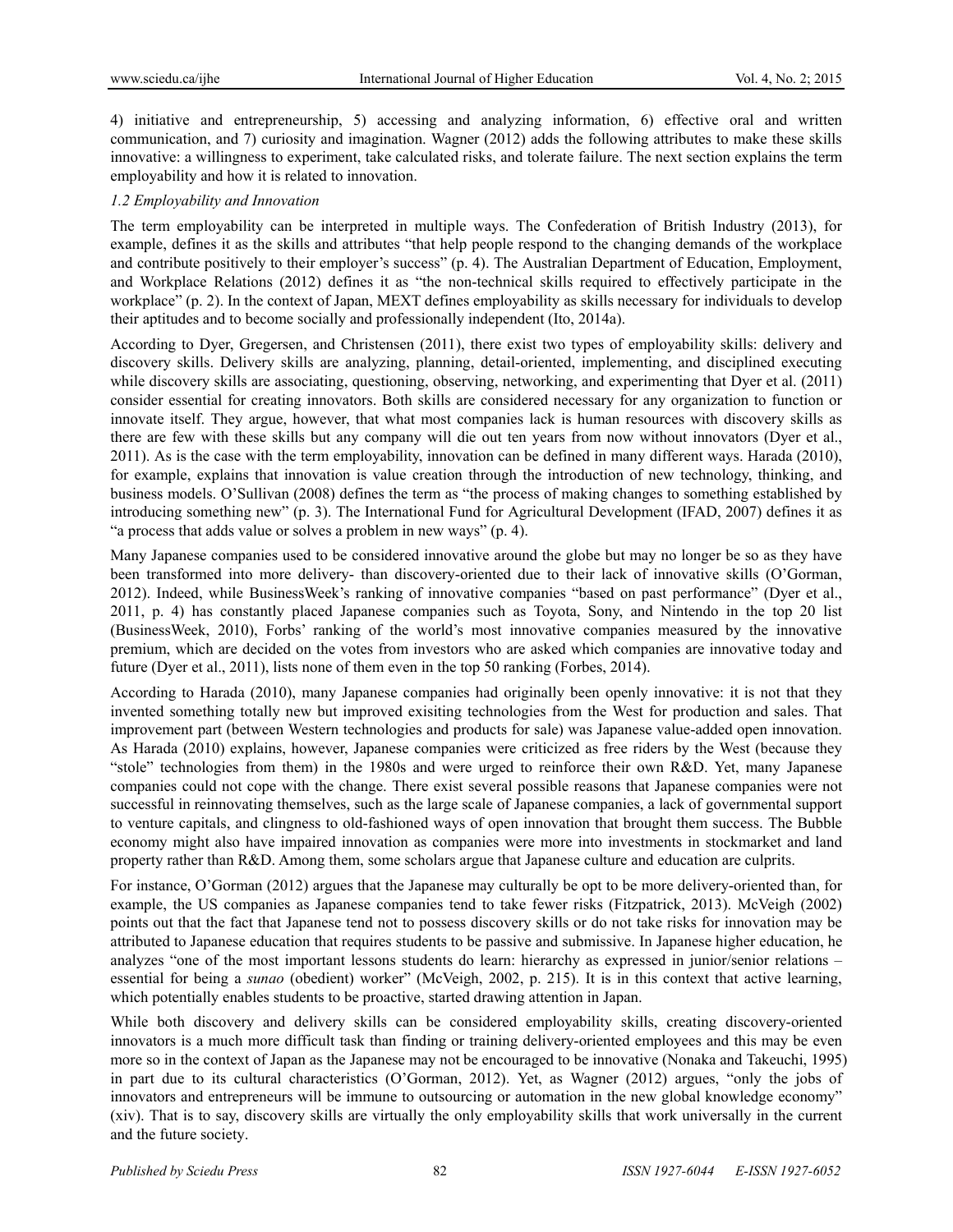Having interviewed over 200 innovators, Wagner (2012) noticed that many of his informants used the term "creative" or "creativity" to express innovation. As he states, "[w]e can substitute the word innovation for creativity [with value]" (p. 22). This statement is echoed by Cobo (2013, p. 68) that "[s]kills for innovation comprise creativity" as well as others such as communication, adaptability, and entrepreneurial and trans-disciplinary competencies communication." Cokpekin and Knudsen (2012, p. 304) also affirm that "[c]reativity has been widely accepted as a key ingredient of innovation." Wagner (2012) argues that "[t]he capacity for creativity is the result of an interrelationship among three things: expertise, creative-thinking skills, and motivation" (p. 22). Although univeristies have traditionally focused on teaching expertise, Teresa Amabile, a professor of Harvard Business School, believes that motivation is "far more important than either expertise or skills…motivation determines what people will actually do" (as cited in Wagner, 2012, p. 23). Wagner (2012) also argues for the significance of creative-thinking skills for innovation: "to ask right questions, make connections, observe, empathize, collaborate, and experiment" (p. 23). With an exception of empathy, these skills/attributes exactly overlap with skills that Dyer et al. (2011) consider essential for innovation (i.e., associating, questioning, observing, networking, and experimenting).

While there is "no concerted effort to nurture the creativity of all children" (Wagner, 2012, p. 7), some scholars argue that active learning motivates and enables students to be more creative (Peters, 2008). What creative and innovative skills should and could be nurtured at university? One of the possible answers is research skills, which overlap with *syakaijin kisoryoku* in some respects but more discovery-oriented than delivery-oriented (see Figure 1).



Figure 1. Skills that universities should develop for employability

While *syakaijin kisoryoku* is associated with a certain image of how "working persons" should be (METI, 2014) and often what delivery-oriented companies seek (e.g., individuals with discipline, stress control, and common senses), the purpose of nurturing research skills and conducting research is to find something new, usually based on but different from previous research.

As Forsyth (2007) explains, research skills serve for innovation as it "requires new data or new analytical techniques" (p. 461) and "relies on good information, clear theories and a multi-dimensional view of the public interest. There is a strong line with research" (p. 464). He continues that universities "have some advantages in creating innovative contexts, enabling the conduct of research that combines convergent and divergent thinking and sparks transferable solutions" (p. 467).

This paper suggests that these research skills for innovation be better nurtured through courses with active learning approaches. According to Ito (2014a)'s study, however, many Japanese university instructors are unfamiliar with or lack skills for employing active learning in their courses in part because they themselves were not educated in the active learning environment. The next section reviews active learning and its issues followed by the description of a course called Business Planning in Practice, which intends to develop research-related skills through active learning, offered at the Nagoya University of Commerce and Business (NUCB) in Japan.

# *1.3 Active Learning*

As Drew and Mackie (2011) state, active learning lacks a universal definition. While Greene (2011) defines active learning as learning by doing based on hands-on experience, Ernst (2011, p. 24) argues that active learning motivates "students to participate mentally, by whatever method works." Agbatogun (2014) also describes active learning as "anything course-related that all students in a class session are called to do other than simply watching, listening and taking notes" (p. 259). Given Ernst's and/or Agbatogun's statements, as long as students are engaged with learning, even lectures and reading/writing tasks can be part of active learning processes (Benson & Hwang, 1995; Gier,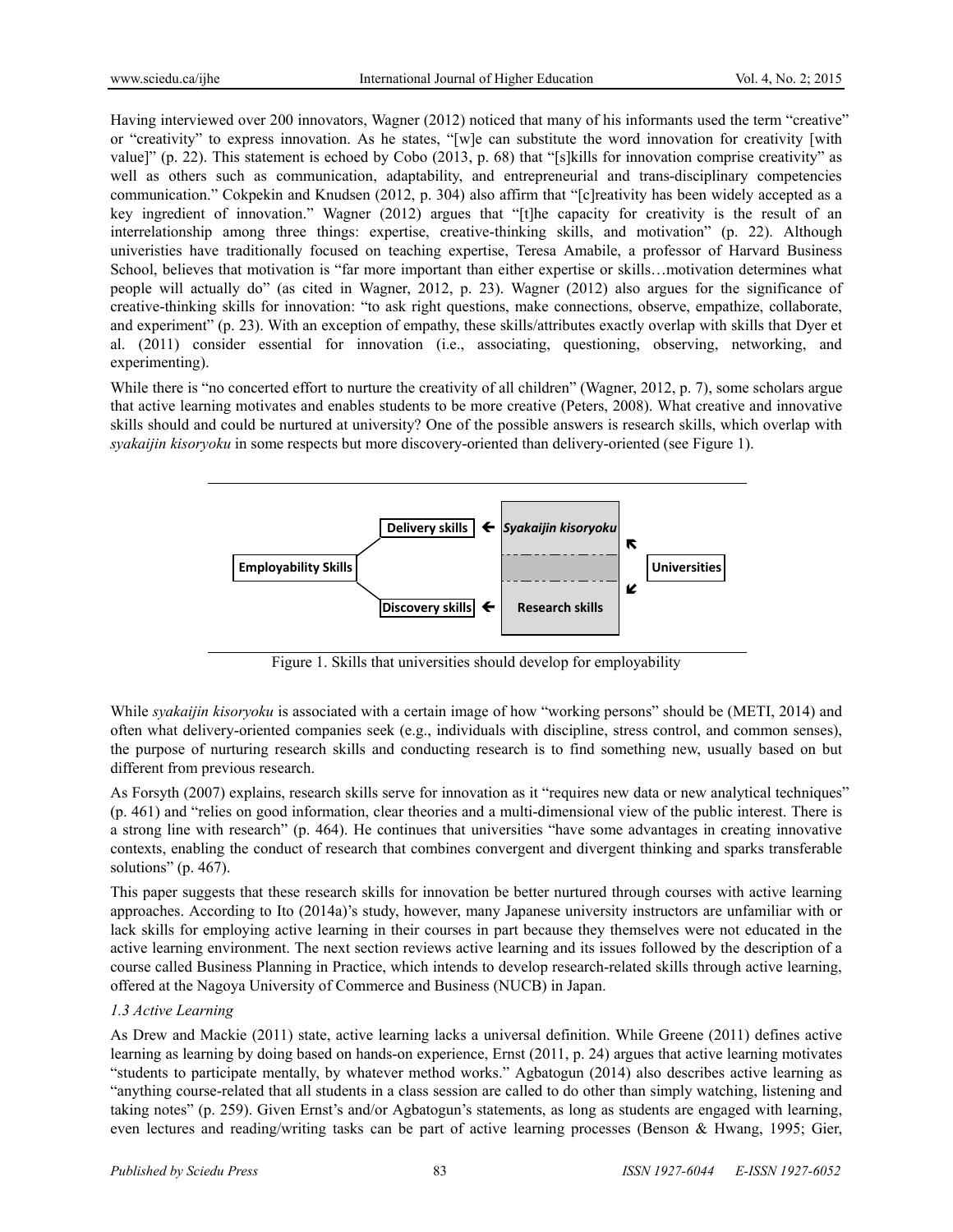Herring, Hudnell, Montoya, & Kreiner, 2010; McWhorter, 2012). Active learning is, however, often comprised of cooperative and/or problem/project-based learning (PBL) (Enriquez, 2013; Herrmann, 2013; Laverie, 2006; L'Allier & Elish-Piper, 2007; Prince, 2004; Walker, 2005; Wu, Wang, Spector, & Yang, 2013; Yoder & Hochevar, 2005).

As Perez, Garcia, Muñez, Alonso and Puche (2010) explain, "[c]ooperative learning is the instructional use of small groups so that students work together to maximize their own and each other's learning" (p.1). Despite some drawbacks, such as free riders and dependence on peers (Hall & Buzwell, 2013; Joyce, 1999), there is a general consensus that cooperative learning motivates students to engage with learning (Ito, 2014b; Koohang & Paliszkiewicz, 2013), enhances academic performances (Rutherford, 2012; Kawaijuku, 2014), and provides students with opportunities to work in real world situations (Hall & Buzwell, 2012).

PBL entails similar benefits to cooperative learning: students analyze real problems, work in groups, and develop research skills. For instance, Gokhan (2013) discusses that PBL involves students in conducting research and solving problems in a socially interactive environment. Hopper (2014) also states that "[a]uthentic PBL can improve the development of problem solving, higher-order thinking, and research skills in students" (p. 79). Therefore, employing active learning approaches such as cooperative learning and/or PBL is reasonable to help develop studens' research skills, especially in the employability context, as students work on real world issues.

One of the major challenges of employing active leaning approaches is that teachers may have more difficulty in managing the course than conventional teaching approaches as they let students take more control for them to be proactive. As Drew and Mackie (2011) explain, "active learning is potentially problematic for teachers since it appears to position them in a more sidelined teaching role than they are accustomed to: although they are central to negotiating and enacting active learning spaces, they no longer hold center stage" (p. 459). For students to act properly on the stage, teachers may also have to spend more energy and time for preparation and assessment outside of the classroom (Peters, 2011).

Another challenge of employing active learning is that "students' rate of progress may be slower because the amount of knowledge flow from teachers to students may be limited as active learning approaches consume more time than stimulus-response/passive learning" (Peters, 2011, p. 467). Active learning, howerver, has potential to lead to deeper understanding (Drew & Mackie, 2011). The following section describes a university course that intends to help students develop research-related skills through active learning and assess the improvement in students' research skills before and after the intervention (i.e, at the beginning of the course and the end of the course).

# *1.4 Business Planning in Practice*

Despite its potential and increasing popularity, many Japanese university instructors seem to struggle to emply active learning in their courses (Ito, 2014a). This setion describes a course intending to develop research-related skills called Business Planning in Practice at NUCB. This has been selected as an active learning target course in the national project titled "Improving Higher Education for Industrial Needs" in order to demonstrate how a university course can employ active learning approaches, which will be shared by participating universities in the end of the project.

Business Planning in Practice is a semester-long course, which targets third and fourth year students and 45 students registered in the 2014 Spring semester. The length of the course is fourtheen 100-minute weekly sessions. This course is expected to serve as an intermediate course before Developing NUCB Frontier Skills and Attributes (an advanced course). In this course, students learn about Toyota City's eco-policies, conduct survey research about the citizen's recognition of the city's eco-policy, analyze the collected data, and make possible suggestions. In this course, students acquire research-related skills through active learning approaches as follows: 1) lectures with Q&A sessions given by personnel from Toyota City Hall about Toyota City's eco-policies, Japan Touristic Bureau (JTB) about public marketing, and the United Nations Center for Regional Development (UNCRD) about sustainable development at the macro level; 2) cooperative learning that students work in groups such as preparing and performing group presentations and creating survey and exam questions together; 3) PBL through conducting research on Toyota citizens' eco-awareness and promoting the city's eco-policy; and 4) reading and writing through literature review and data analysis reports, as detailed in the course outline (Appendix C).

# **2. Method**

# *2.1 Selection of Participants*

In this study, 28 students who took the course entitled Business Planning in Practice offered at NUCB were selected as participants. NUCB is one of the 147 universities that have participated in a national project entitled Improving Higher Education for Industrial Needs. It is a limitation of this study that the number of participants is small and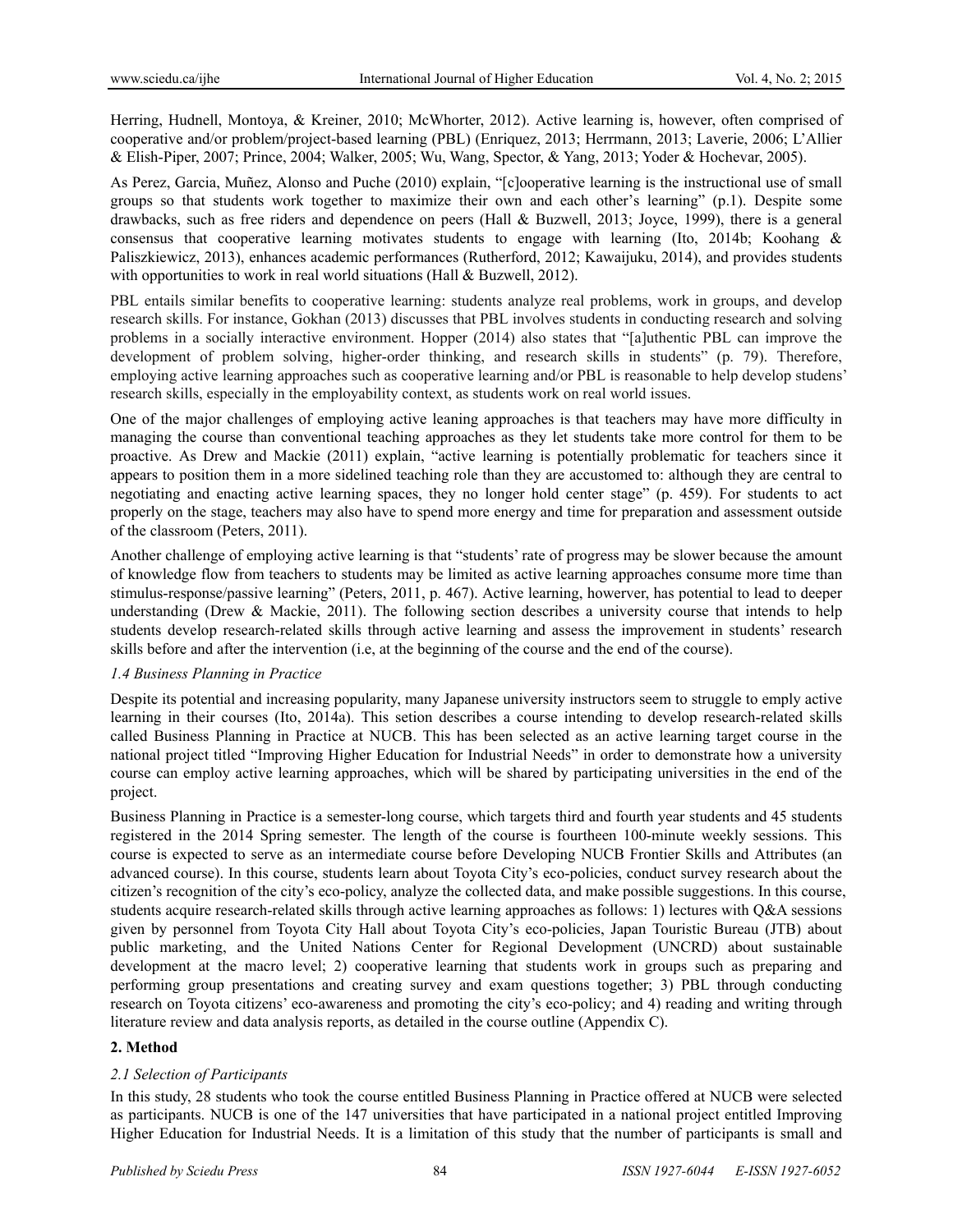participants were selected from one specific university. Nonetheless, NUCB is an average university among the 147 universities in terms of the size of its student body and academic level. The number of NUCB students is approximately 3,500, which is close to the average number of students per Japanese university (Statistics Bureau of Japan, 2014). Also, Japanese universities are often ranked according to what is known as the standard score (scaled to mean of 50;  $z = \gamma - \mu/\alpha$ ). NUCB is ranked in the standard deviation of 45. While it is difficult to calculate the average standard score of all 147 universitites as the rating can depend on majors as well as agencies publishing the data, according to the Yoyogi Seminar (2015), one of the largest prep schools in Japan, the majority of the 147 universities fall into the standard deviation of 40-50. Thus, the selected participants from NUCB may be representative of students at the 147 universities. Although 45 students registered for Business Planning in Practice, only 28 were selected for this study because they were the ones who attended the course over 80% of the time (i. e., more than 11 out of the total 14 sessions).

# *2.2 Assessment of Research Skills*

Assessment of students' research-related skills is twofold: assessments by students and by the instructor. Peers were also involved in grading group presentations, but they did not specifically evaluate research skills and thus their contribution is not taken into account here. Students self-assess the improvement of their research-related skills at the beginning of the course and the end of the course, using 5 Likert evaluation sheets to measure *shakaijin kisoryoku* enacted by METI. Howerver, only research-related skills and attributes were extracted from twelve *syakaijin kisoryoku* to be assessed. These research-related skills are: 1) Agility, adaptability, and initiative, 2) Willingness to experiment and take risks, 3) Teamwork/collaboration skills, 4) Problem solving skills, 5) Analytical reasoning/critical thinking skills, 6) Curiosity and imagination, and 7) Written communication skills. Students graded their research-related skills from strongest "5" to weakest "1." The mean difference of these scores and the results of a paired sample t-test to examine statistical significance of the results are tabled (Table 1) in the following section.

The instructor also assessed the improvement of students' research-related skills at the beginning of the course and the end of the course, comparing the qualities of their reports about relevant literature review with those of their analysis reports on the research data. For this purpose, the ICE rubric, a qualitative learning assessment tool developed by Young and Wilson (2000), was employed. "I" of ICE refers to *Idea*, "C" refers to *Connection* and "E" refers to *Extension*. *Ideas* refer to knowledge and information essential for new learning. *Connections* are divided into two different levels: the content level and the personal meaning-making level. Students at the content level are able to identify relationships among different ideas. Students at the personal meaning-making level are able to relate their knowledge to new learning. *Extension* is the application of knowledge in different contexts. For instance, a student's work proposing concrete solutions to a newly encountered problem may be considered in the "E" stage. Given that Business Planning in Practice may be positioned as an intermediate course toward Developing NUCB Frontier Skills, a more advanced course, this course is expected to bring the level of students to the "C" stage.

# **3. Results**

| Item: Skills and attributes                | Mean  | Std. Err. | P-value |
|--------------------------------------------|-------|-----------|---------|
| 1 Agility, adaptability, and initiative    | 0.250 | 0.132     | 0.035   |
| 2 Willingness to experiment and take risks | 0.071 | 0.162     | 0.332   |
| 3 Team work/collaboration skills           | 0.143 | 0.151     | 0.178   |
| 4 Problem solving skills                   | 0.250 | 0.167     | 0.074   |
| 5 Analytical/critical thinking skills      | 0.000 | 0.178     | 0.500   |
| 6 Curiosity and imagination                | 0.214 | 0.149     | 0.081   |
| 7 Written communication skills             | 0.214 | 0.149     | 0.081   |

The results indicate that all research-related skills and attributes except for analytical and critical thinking skills showed a sign of improvement. The paired t-test shows that the improvement of Item 1 (agility, adaptability, and initiative) was statistically significant at the .05 level and improvements of Item 4 (problem solving skills), Item 6 (curiosity and imagination), and Item 7 (written communication skills) were statistically significant at the .10 level.

Also, at the beginning of the course, the quality of reports for literature review remained in the "I" stage of the ICE assessment model: students merely described factual information drawn from literature without any description of their analysis or critique of the literature. Several analysis reports after the survey research, however, reached at least the "C" or even the "E" stage. Given that some items in Toyota City's eco-policy were not well recognized, students made suggestions to further raise the Toyota City's citizen's awarenss of its eco-policy. Below are such examples: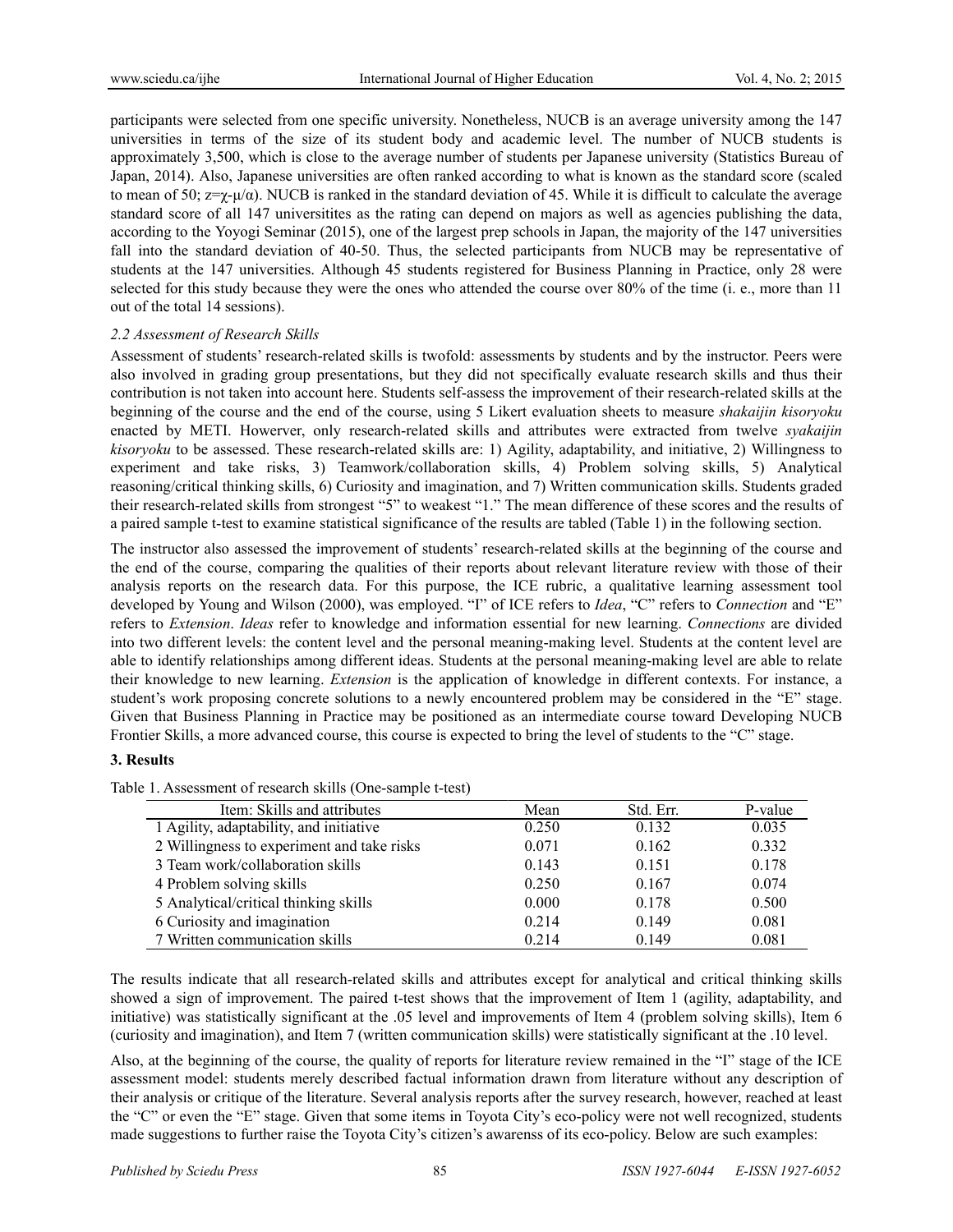Items with lower recognition rate should be promoted: for example, the venders of the Toyota Motor Corporation could place flyers stating "Toyota is an environmental model city. Would you also contribute to environmental protection?" in their car dealer shops and encourage the purchase of electric or plug-in hybrid vehicles.

This part is rated "C" because the student analyzed the problem and proposed a solution, but did not mention how it could be done. While Toyota Motor Cooperation has been a key player in promoting Toyota City's eco-policy, it is unfeasible for Toyota City to do the suggested task.

If school children are given homework that they do research on Toyota City's eco-policy and go to Ecoful Town together with their parents and siblings, not only children but also adults might be interested in its eco-related items.

The level of the student's report may lies somewehere between "C" and "E" stages. While it does not seem new and Toyota City actually already does something similar (all fourth graders at the primary level in the city visit Ecoful Town before summer break as a social study tour), the student suggestion is concrete and feasible. To bring the level of her report to the complete "E" level may require the content of the assignment during and after the visit to Ecoful Town.

# **4. Discussion**

This paper discussed that the universal employability skills are discovery/innovative skills, one of which to be developed at university is research skills. This paper then examined how Business Planning in Practice possibly helped students improve research-related skills. The results from the *syakaijin kisoryoku* evaluation sheet (items related to research skills) and the ICE assessment model show that students have improved some of these skills and attributes, notably agility, adaptability, and initiative. At the same time, critical thinking and analytical reasoning skills, which are arguably most important research skills, did not improve at all, which remains an issue to be addressed. Obviously, what can be done in a single course is limited. Developing research skills requires institutional efforts.

One of the universities specialized in creating innovators through developing research skills is Olin, an American engineering school with liberal arts elements located in Massachusetts (Wagner, 2012). While there are very diverse courses from arts to business, the university requires students to integrate content from different courses "to create a final product and to actively think about how their work in one class relates to work they've done in other classes" (Wagner, 2012, p. 175). Almost every course, if not all, has the components of creative problem solving based on team projects and students select courses that they find interesting and/or useful to develop their *ideas* into *connection* and/or *extension*, for example, in the ICE framework. As Wagner (2012) explains, Olin students are provided with opportunities "to pursue their own interests and to discover their passion and so move toward a deeper sense of purpose" (p. 177).

It is difficult, however, especially for Japanese universities, to follow the Olin model in part due to the difference of curricula. In Japan, typical university students take about ten 90-minute two-credit courses per semester while their US counterparts take three to four 180-minute three- or four-credit courses per quarter or per semester. Japanese instructors have (more) difficulty in realizing PBL due to time constraints. Japanese instructors also have to take the workload of their students into account as Japanese students theorethically spare only one-tenth or less of their studying time for the course that they teach. Also, many Japanese courses exist without mutual relevances; hence, the ideas and knowledges that Japanese university students acquire in different - while seemingly diverse - courses are not connected to each other without further extension and/or development. Since Japanese university students take ten or more courses that are often irrelevant to each other per semeseter, their learning tend to remain superficial while US university students can concentrate on fewer and more relevant courses and take deep approach to learning. In order to enable Japanese university students to take deep approach to learning, the following is suggested: 1) to reduce the number of couses to be taken per semester from the current ten to four or five and augment credit hours from the current two to four. Accordingly, one course session hours change from the current 90 minutes to 180 minutes (or two 90 minute sessions a week). If students take four four-credit courses per semester, they can obtain 32 credits per year or 128 credits for four years. Those who would like to finish their course work before the fourth year can take five four-credit courses per semester. Some may be worried that reducing the number of courses is reducing studying time; however, there is a general concensus that US university students study much harder and deeper than Japanese students (Tsuji, 2013) despite fewer courses taken; and 2) to make courses more relevant to each other. For instance, Business Planning in Practice was originally positioned as an intermediate course after "Introduction to Regional Planning" (an introductory course) and before "Developing NUCB Frontier Skills and Attributes" (an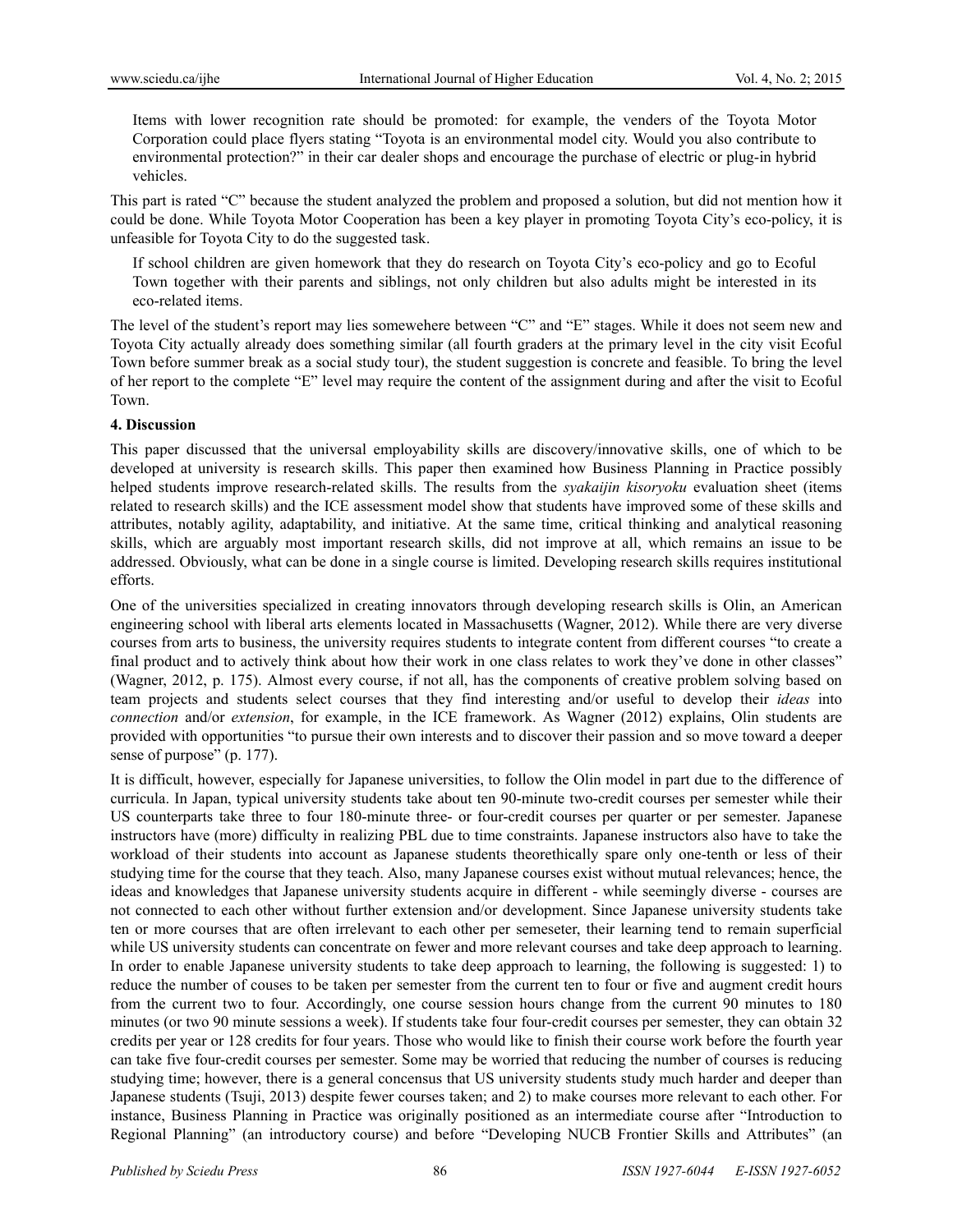advanced course). Students already have certain knowledges of and familiarity with regional issues, including those of Toyota City by the time they take Business Planning in Practice. It is more likely that they can smoothly connect and apply the basic knowledge acquired in Introduction to Regional Planning to the current and future learning, including Developing NUCB Frontier Skills and Attributes. Ideally, all courses should be relevant to some others with a basic-intermediate-advanced structure and/or numbering (e.g., Statistics 101A, 101B, 101C, 102A, 102B, 102C). This way, *ideas* can be reinfonced to be *connected* and developed into *extension*, leading eventually to innovation. MEXT as well as universities need to address these issues as the creation of innovative human resources will help future development of the country.

#### **References**

- Agbatogun, A. D. (2014). Developing learners' second language communicative competence through active learning: Clickers or communicative approach? *Educational Technology & Society 17*(2): 257-269.
- Australian Department of Education. (2006). *Enployability skills: From framework to practice*. Australian Government.
- Benson, J. & Hwang, Y. (1995). Thinking about methodology: Student initiated active learning in reading and writing. *Education 115*(4): 493-499.
- Businessweek. (2010). The 25 most innovative companies 2010. Available at: http://images.businessweek.com/ss/10/04/0415 most\_innovative\_companies/index.htm?technology+slideshows
- Cobo, C. (2013). Skills for innovation: envisioning an education that prepares for the changing world. *The Curriculum Journal 24*(1): 67-85. http://dx.doi.org/10.1080/09585176.2012.744330
- Cokpekin, Ö. & Knudsen, M. (2012). Does organizational creativity really lead to innovation? *Creativity and Innovation Management 21*(3): 304-314. http://dx.doi.org/10.1111/j.1467-8691.2012.00649.x
- Confederation of British Industry. (2009). Future fits: Preparing graduates for the world work. Available at: http://www.cbi.org.uk/media/1121435/cbi\_uuk\_future\_fit.pdf
- Department of Education, Employment, and Workplace Relations. (2012). *Employability skills Framework stage 1 final report*. Toowong, QLD: Ithaca Group.
- Drew, V. & Mackie, L. (2011). Extending the constructs of active learning: implications for teachers' pedagogy and practice. *The Curriculum Journal 22*(4): 451-467. http://dx.doi.org/10.1080/09585176.2011.627204
- Dyer, J., Gregersen, H., & Christensen, C. M. (2011). *The innovator's DNA: Mastering the five skills of disruptive innovators*. Boston: Harvard Business Review Press.
- Enriquez, G. (2013). 'But they won't let you read!': A case study of an urban middle school male's response to school reading. *Journal of Education 193*(1): 35-46.
- Ernst, M. (2011). Active learning? Not with my syllabus! *Teaching Statistics Trust 34*(1): 21-24. http://dx.doi.org/10.1111/j.1467-9639.2010.00454.x
- Fitzpatrick, M. (2013). Can Japan reboot its anti-innovation start-up culture? Available at: http://www.bbc.com/future/story/20130820-plugging-japans-start-up-gap
- Forbes. (2014). The world's most innovative companies list. Available at: http://www.forbes.com/innovative-companies/list/
- Forsyth, A. (2007). Innovation in urban design: Does research help? *Journal of Urban Design 12*(3): 461-473. http://dx.doi.org/10.1080/13574800701602569
- Gier, V. S., Herring, D., Hudnell, J., Montoya, J., & Kreiner, D. S. (2010). Active reading procedures for moderating the effects of poor highlighting. *Reading Psychology 31*: 69-81. http://dx.doi.org/10.1080/02702710903397082
- Gokhan, A. (2013). The effect of project-based learning on students' motivation. *International Journal of Academic Research 5*(2): 82-86. http://dx.doi.org/10.7813/2075-4124.2013/5-2/B.11
- Greene, H. (2011) Freshmen marketing: A first-year experience with experiential learning. *Marketing Education Review 21*(1): 79-87. http://dx.doi.org/10.2753/MER1052-8008210111
- Hall, D. & Buzwell, S. (2013). The problem of free-riding in group projects: Looking beyond social loafing as reason for non-contribution. *Active Learning in Higher Education 14*(1): 37-49. http://dx.doi.org/10.1177/1469787412467123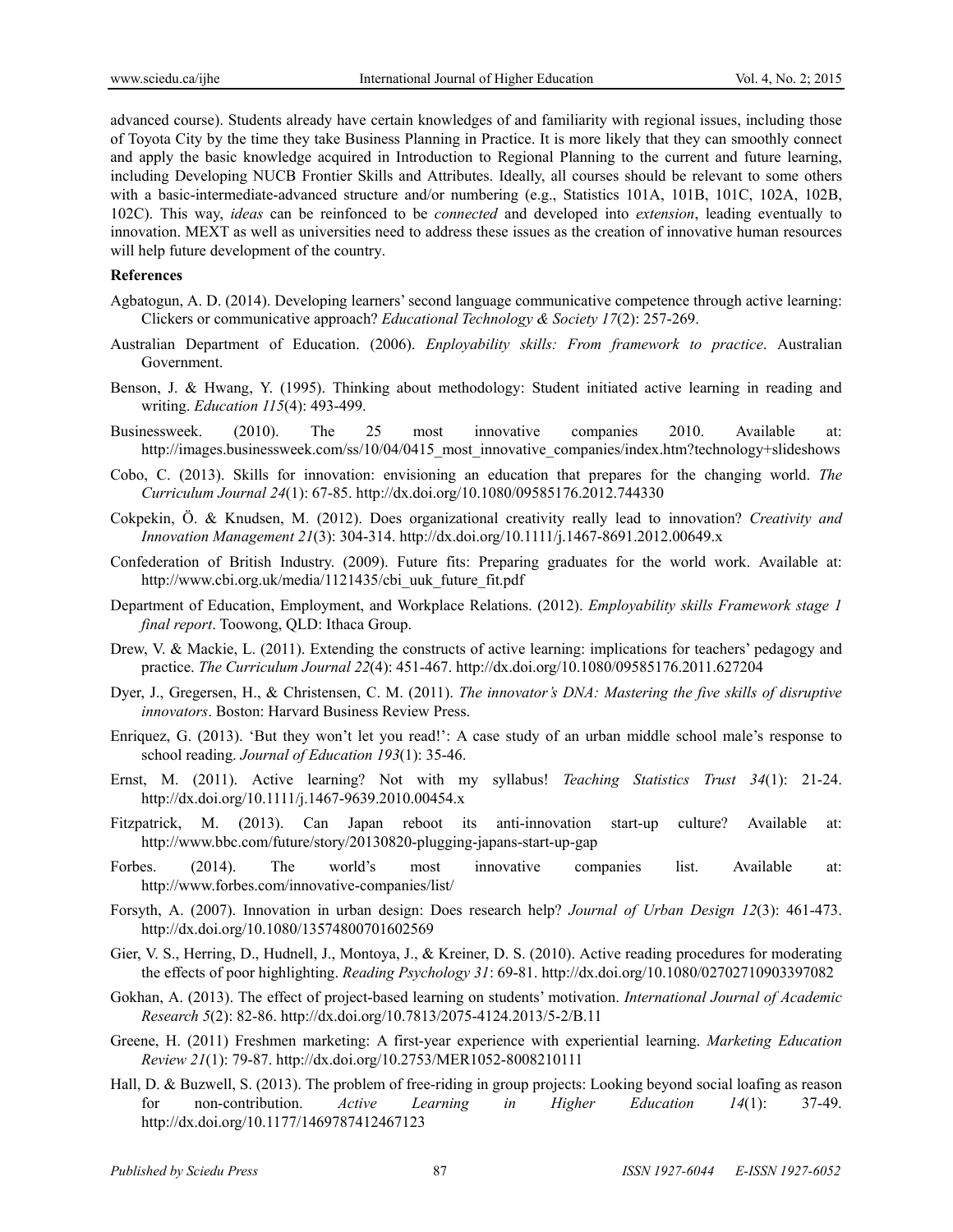- Harada, I. (2010). *Tayouna jyouhousyakai ni okeru daikigyou no inobeesyon* (Innovation in large companies in diverse knowledge societies to provide a unique open innovation model). *Jounal of Informational Sociology 5*(2): 29-40.
- Herrmann, K. J. (2013). The impact of cooperative learning on student engagement: Results from an intervention. *Active Learning in Higher Education 14*(3): 75-87. http://dx.doi.org/10.1177/1469787413498035
- Hopper, S. B. (2014). Bringing the world to the classroom through videoconferencing and project-based learning. *TechTrends May/June 58*(3): 78-88.
- IFAD. (2007). *Innovation strategy*. Rome: IFAD.
- Ito, H. (2014a). Challenges towards employability: Higher education's engagement to industrial needs in Japan. *Higher Education Studies 4*(2): 1-8. http://dx.doi.org/10.5539/hes.v4n2p1
- Ito, H. (2014b). What's wrong with learning for the exam? An assessment-based approach for student engagement. *Journal of Education and Learning 3*(2): 135-144. http://dx.doi.org/10.5539/jel.v3n2p145
- Joyce, W. B. (1999). On the free-rider problem in cooperative learning. *Journal of Education for Business 74*(5): 271-274. http://dx.doi.org/10.1080/08832329909601696
- Kakuhou, M., Matsumura, N., & Hirata, F. (2011). *Syuugyouryoku to daigaku kaikaku* (Employability skills and the higher education reform). Tokyo: Gakuji Syuppan.
- Kawaijuku. (2014). *Manabi no shitsu wo hosyousuru akutibu laaningu* (Active learning for the assurance of learning). Tokyo: Toshindo.
- Koohang, A. & Paliszkiewicz, J. (2013). Knowledge construction in e-learning: An empirical validation of an active learning model. *Journal of Computer Information Systems 53*(3): 109-114.
- Laverie, D. A. (2006). In-class active cooperative learning: A way to build knowledge and skills in marketing course. *Marketing Education Review 16*(2): 59-70.
- L'Allier, S. K. & Elish-Piper, L. (2007). 'Walking the walk' with teacher education candidates: Strategies for promoting active engagement with assigned readings. *Journal of Adolescent & Adult Literacy 50*(5): 338-353. http://dx.doi.org/10.1598/JAAL.50.5.2
- McVeigh, B. J. (2002). *Japanese higher education as myth*. New York and London: An East Gate Book.
- McWhorter, K. T. (2012). *Active reading skills: Reading and critical thinking in college*. Reading, MA: Addison Wesley.
- Ministry of Economy, Trade, and Industry (METI). (2014). *Syakaijin kisoryoku* (Fundamental competencies for working persons)*.* Available at: www.meti.go.jp/policy/kisoryoku/about.htm
- Ministry of Education, Culture, Sports, Science, and Technology (MEXT). (2008). *Gakushiryoku* (Skills for university graduates). Available at: http://www.mext.go.jp/b menu/shingi/gijyutu/gijyutu4/siryo/attach/ 1247211.htm
- Nonaka, I. & Takeuchi, H. (1995). *Knowledge-creating company: How Japanese companies create the dynamics of innovation*. New York and Oxford: Oxford University Press.
- O'Gorman, D. (2012). What Japanese companies must do to create a second economic miracle? Available at: http://iveybusinessjournal.com/topics/innovation/what-japanese-companies-must-do-to-create-a-second-econom ic-miracle#.U7O9\_HCXJ\_M
- O'Sullivan, D. (2008). *Applying innovation*. Thousand Oaks, CA: Sage Publishing.
- Perez, J. E., Garcia, J., Muñez, I., Alonso, A. S., & Puche, P. L. (2010). Cooperative learning vs. project based learning: A practical case. IEEE EDUCON Education Engineering 2010. The Future of Global Learning Engineering Education April 14-16, 2009, Madrid, Spain.
- Peters, K. (2008). What is meant by 'active learning?' *Education 128*(4): 566-569.
- Peters, R. A. (2011). Enhancing academic achievement by identifying and minimizing the impediments to active learning. *Public Administration Quarterly 35*(4): 466-493.
- Prince, M. (2004). Does active learning work? A review of the research. *Journal of Engineering Education 93*(3): 223-231. http://dx.doi.org/10.1002/j.2168-9830.2004.tb00809.x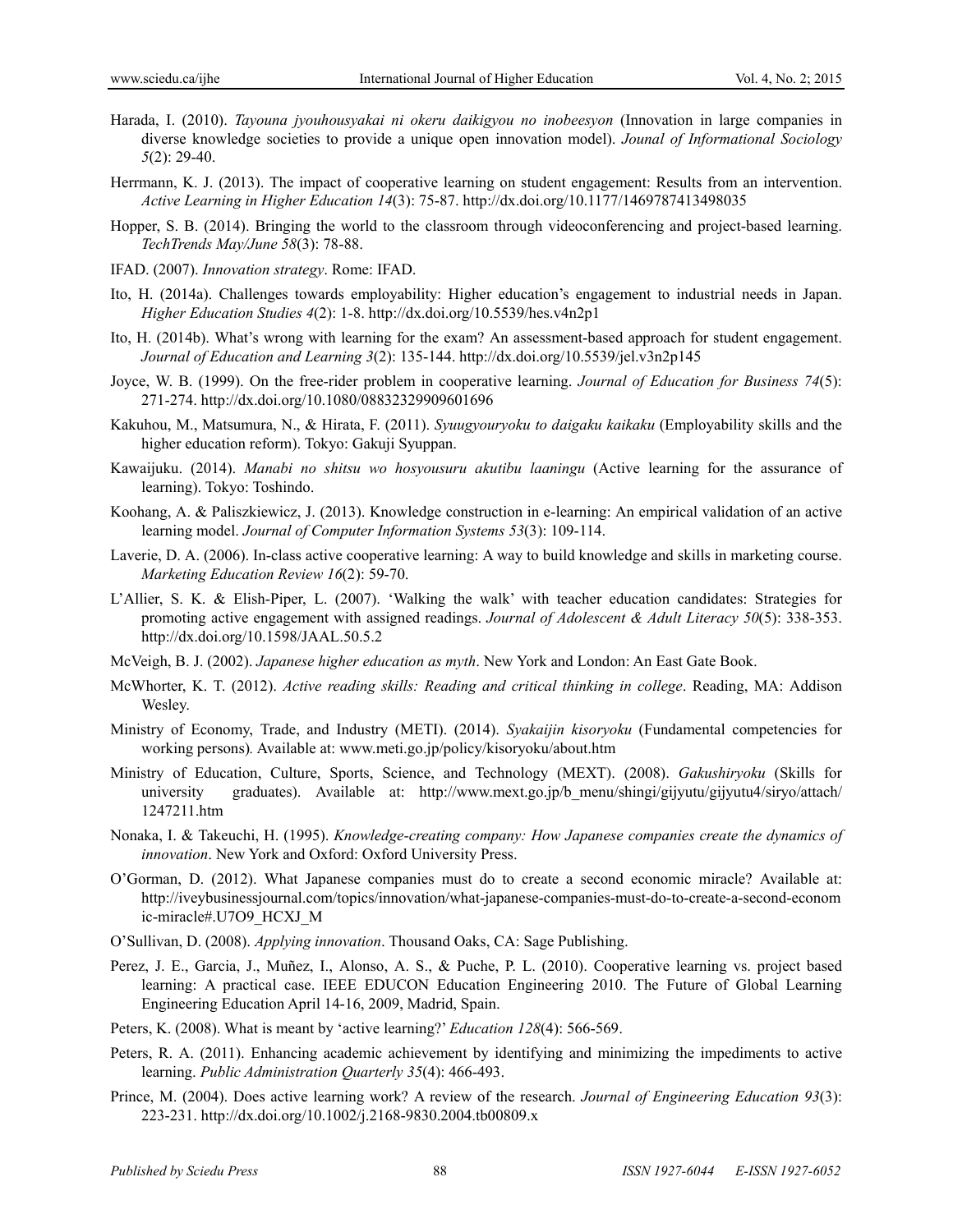- Rasul, M., Rauf, R. A., Mansor, A. N., & Puvanasvaran, A. P. (2012). Employability skills assessment tool development. *International Studies* 5(5): 43-56.
- Rutherford, P. (2012). *Active learning and engagement strategies*. Alexandria: Just ASK Publications & Professional Development.
- Statistics Bureau of Japan. (2014). Tankidaigaku to daigaku no nyuugakusya su. The number of junior college and university entrants. Available at: http://www.stat.go.jp/data/nihon/22.htm
- Tsuji, T. (2013). *Naze nihon no daigakusei wa sekai de ichiban benkyou shinai no ka* (Why do Japanese university students study the least in the world?). Tokyo: Toyo-keizai shinpou sya.
- UNESCO. (2012). *Graduate employability in Asia*. UNESCO Bangkok.
- Wagner, T. (2008). *The global achievement gap*. New York: Basic Books.
- Wagner, T. (2012). *Creating innovators: The making of your people who will change the world*. New York: Scribner.
- Walker, B. J. (2005). Thinking aloud: Struggling readers often require more than a model. *The Reading Teacher 58*(7): 688-692. http://dx.doi.org/10.1598/RT.58.7.10
- Wu, B., Wang, M., Spector, J. M., & Yang, S. J. H. (2013). Design of a dual-mapping learning approach for problem solving and knowledge construction in ill-structure domains. *Educational Technology & Society 16*(4), 71-84.
- Yoder, J. D. & Hochevar, C. M. (2005). Encouraging active learning can improve students' performance on examinations. *Teaching of Psychology 32*(2): 91-95. http://dx.doi.org/10.1207/s15328023top3202\_2
- Young, S. F. & Wilson, R. J. (2000). *Assessment & Learning*: *The ICE Approach*. Winnipeg: Peguis Publishers.
- Yoyogi Seminar. (2015). *Nyuushi nanido ranking* (University ranking). Available at: http://www.yozemi.ac.jp/rank/gakka/

#### **Appendix A: Fundamental competencies for working persons by METI**

< 3 Competencies / 12 Competency Factors >

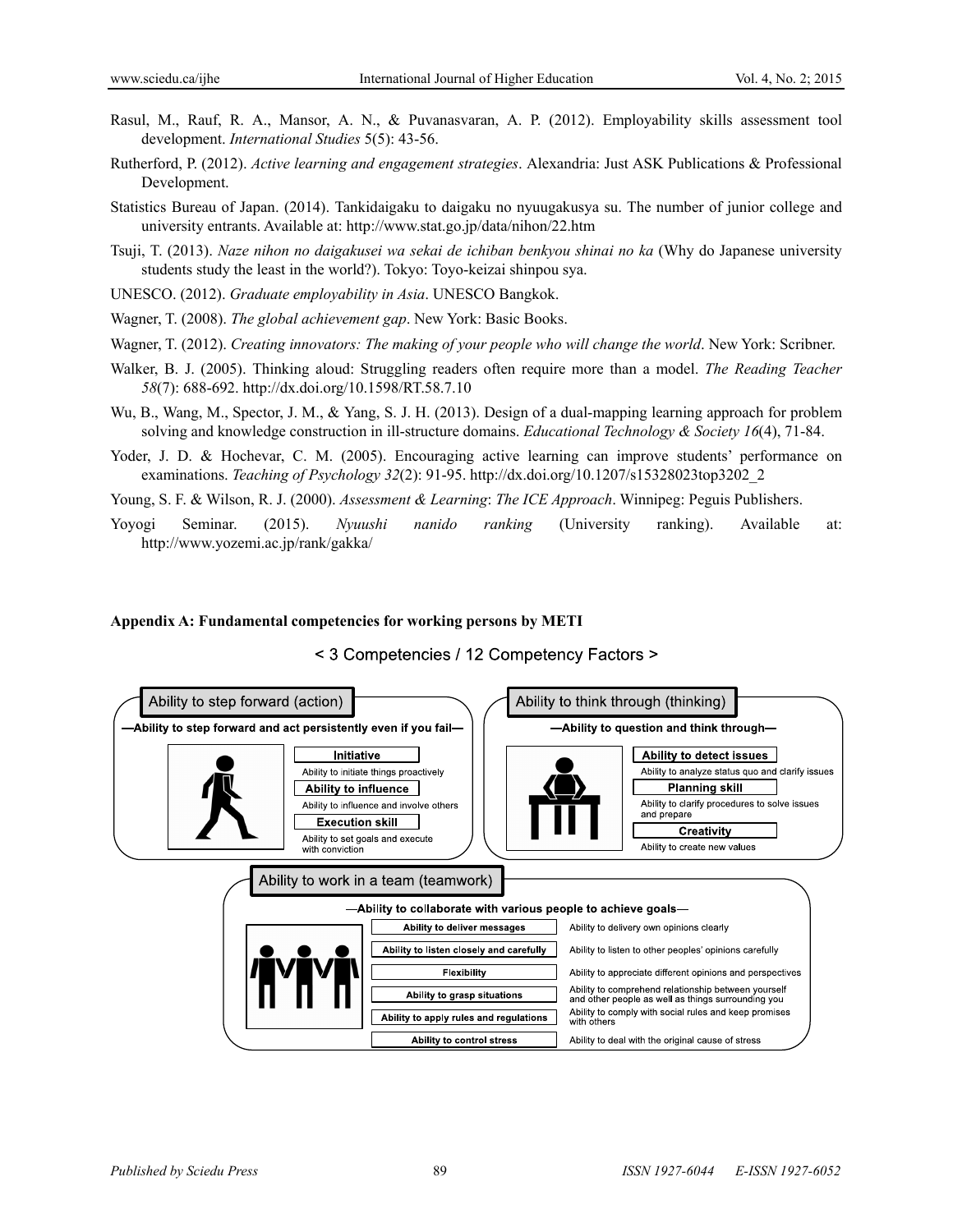## **Appendix B: University graduates' expected competencies according to MEXT**

- Knowledge: Mastering basic knowledge in one's major field of study, understanding foreign cultures, current social affairs, nature, and one's own culture
- Skills: Communication Skills (reading, writing, listening, and speaking in Japanese as well as in a given foreign language), Information Utilization Skills (proper application of various information acquired through the Internet or other sources for a given purpose), and Logical Thinking Ability
- Attitudes: Team Work, Leadership, Moral Values, Lifelong Learning Ability
- Creative Thinking Skills

## **Appendix C: Course outline for Business Planning in Practice**

#### **Week 1: Introduction**

Students are provided with a description of the course, briefed about Toyota City's eco-policies, and divided into five teams focused on each core theme related to the city's eco-policies: transportation, forestry, industry, urban centers, and public welfare and livelihood. Students prepare introductory presentations on their team's theme to be presented during the second week. At this point, evaluation sheets are provided to students so that they can self-assess their research skills so that their research performance can be examined for signs of improvement following course completion.

## **Week 2: Toyota City's environmental policies**

Each team gives a presentation about their assigned theme. The presentations are peer-reviewed with evaluation sheets that will be delivered to students. The instructor assesses and grades the quality of the peer-reviewed evaluation sheets (e.g., based on whether students provided comments and/or feedback). It is expected that students provide constructive feedback for their peers.

#### **Week 3: Guest lecture: Personnel from Toyota City Hall**

Personnel from Toyota City Hall give a lecture about Toyota City's eco-policies. After the lecture, a question and answer session is held. Students write a report about the lecture to deepen students' understanding of Toyota City's eco-policies.

#### **Week 4: Analysis of other environmental model cities in Japan**

Students review the wider literature on eco-cities in Japan (e.g., Kyoto, Toyama). Students prepare presentations about their findings for the fifth session.

## **Week 5: Group presentation on other environmental model cities in Japan**

Students deliver group presentations based on the findings from their research about other eco-cities in Japan. As in the second session, students are assessed and given feedback about the presentation (e.g., content, structure) from their peers and instructor.

#### **Week 6: Environmental model cities around the world**

Based on the feedback received for the previous presentation, students work on making improvements to their presentations for the seventh week.

# **Week 7: Group presentations on environmental model cities around the world**

Students perform group presentations about the themes outlined above. Presentations are again assessed by the students' peers and the instructor.